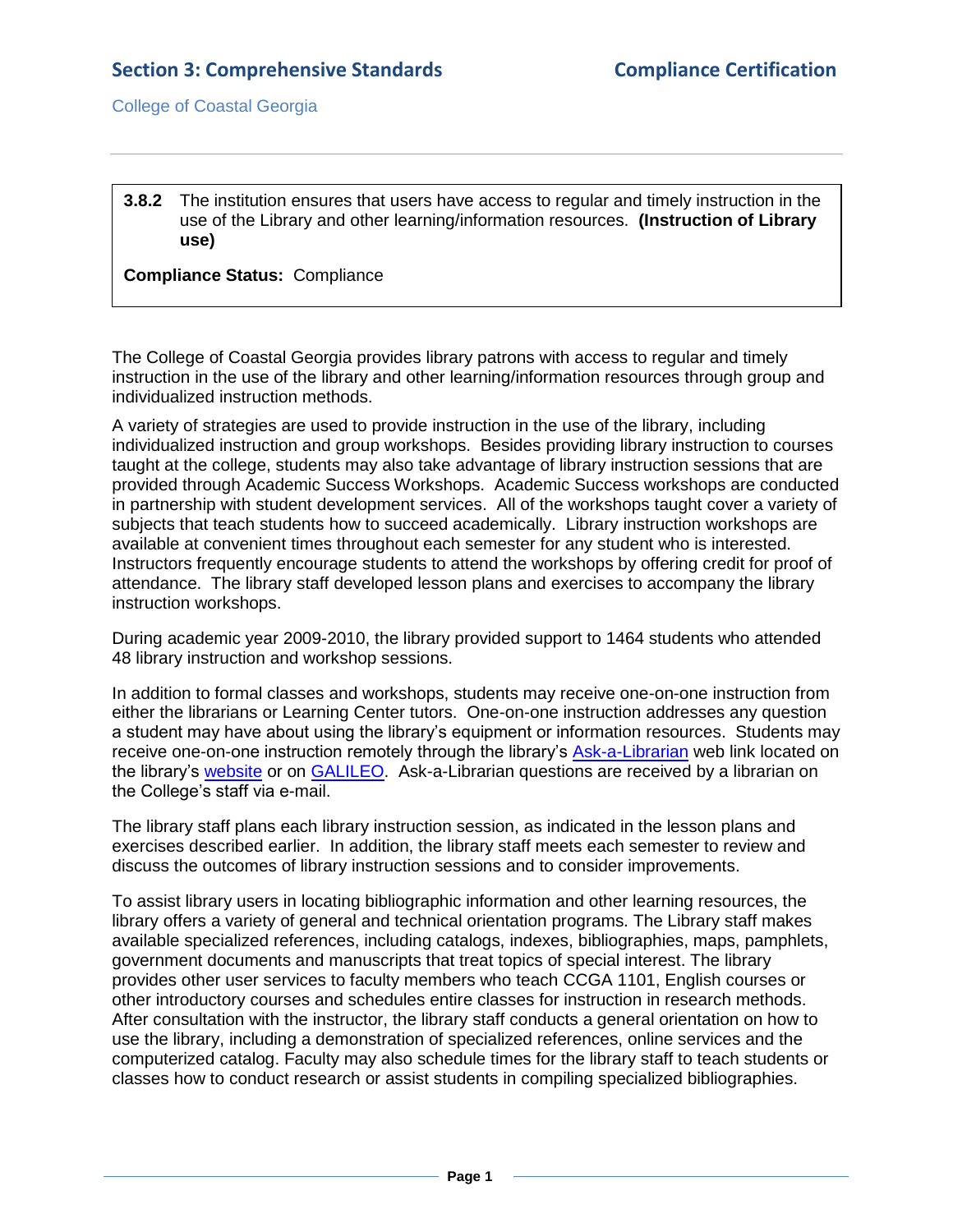College of Coastal Georgia

The library has begun to create customized [libguides](3.8.2.dLibguide.htm#page=1) on specific subjects. Subject Bibliographies have been created to assist students with finding the resources that are available at the library. The primary goals for Bibliographic Instruction program are: to teach patrons how to find information; to teach patrons how to evaluate the information that they find; and to teach patrons how to use the information for research purposes.

The library staff is also available to provide point of use instruction and assistance in Reference. Circulation, Serials, Government Documents, and Interlibrary Loan to assist individuals who are unfamiliar with databases, microform, microfiche or other library resources or who are locating or using resources to retrieve information.

Users are also instructed in the use of **GALILEO** [\(Georgia Library Learning Online\)](http://www.galileo.usg.edu/scholar/ccga/subjects/), **GIL** (Galileo [Interconnected Libraries\)](http://gilfind.ccga.edu/), [JSTOR](3.8.2.gJSTORwebsite.htm#page=1) [\(Journal Storage Online\)](http://www.galileo.usg.edu/scholar/cgcc/databases/jst5-bru1/), and [NetLibrary.](3.8.2.hNetLibrarywebsite.htm#page=1) Library services are also provided to specific departments and programs. Library Orientation is also provided to the Freshman Seminar classes. The library provides several handouts for access and use of library services by students and faculty

In 2006, the College participated in [LibQual](2.9.uLIBQUAL.pdf#page=1) along with 19 other colleges and universities within the USG. The results of the 2006 LibQual survey indicate that students perceive the library instruction provided by the College to be useful, including ease to access tools for finding resources independently, library orientation sessions, assistance by the library helping students distinguish between trustworthy and untrustworthy information, and making information easily accessible for independent use.